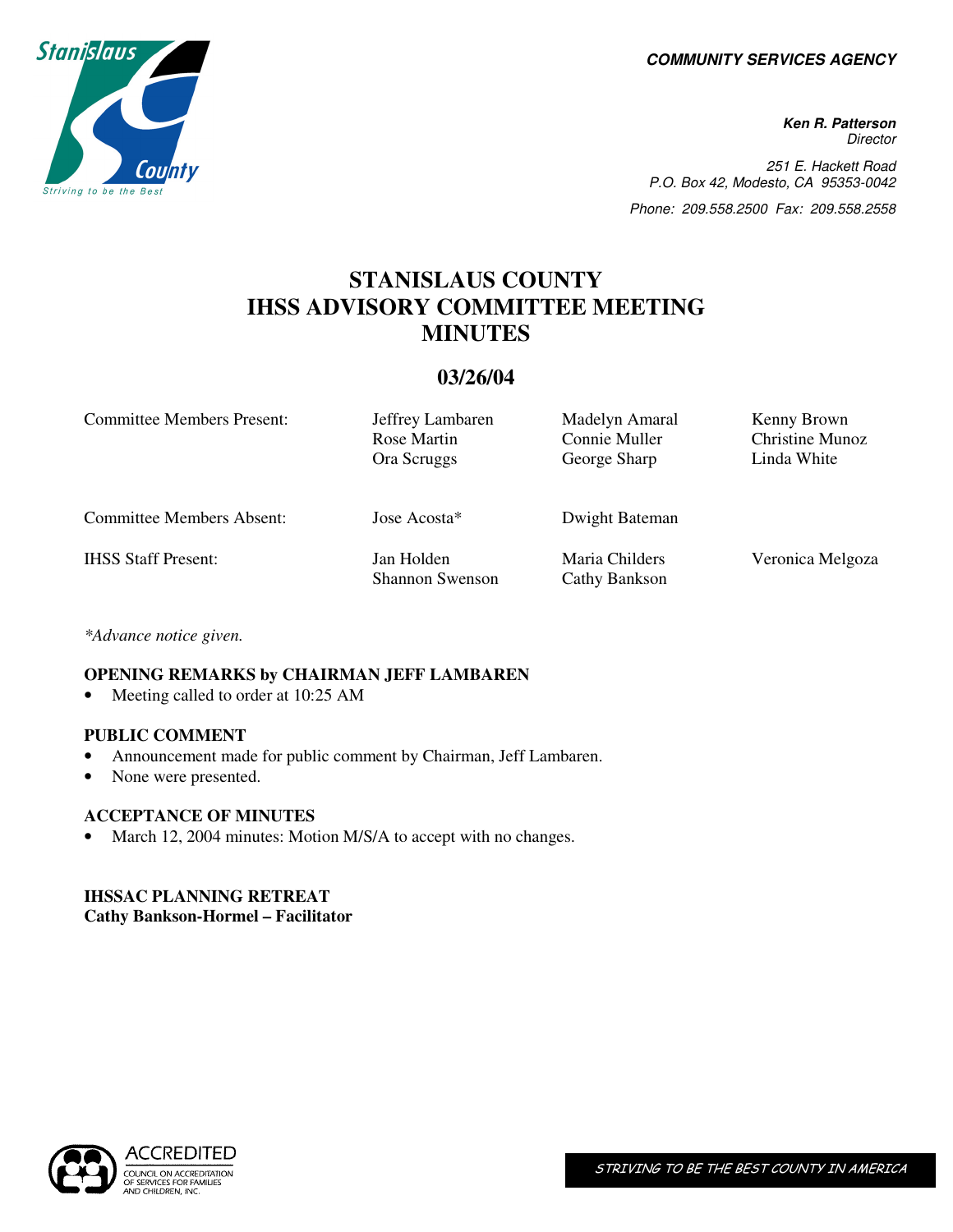#### **IHSSAC ACCOMPLISHMENTS SINCE 01/10/03**

| Date     | <b>Accomplishments</b>             |
|----------|------------------------------------|
| 06/08/03 | 4 Homemaker positions added to CSA |

| 06/17/03 | Employer of record                                                  |
|----------|---------------------------------------------------------------------|
| 09/01/03 | UDW and County start negotiations                                   |
| 10/10/03 | <b>Amended Bylaws</b>                                               |
| 10/24/03 | Visited $2nd$ Public Authority – Madera                             |
| 11/14/03 | Reappointment of members                                            |
| 03/05/04 | <b>IHSS</b> Legislative Change "Equity"                             |
| 03/12/04 | <b>Finalize Annual Report</b>                                       |
| 03/12/04 | Software demonstration – RTZ Associates/HOMCare                     |
| 03/14/04 | Jeff met with Gina Donahue regarding Survey                         |
| 03/19/04 | Software demonstration – RTI Refined Technologies, Inc./CareTracker |
|          |                                                                     |

## **IHSSAC PLANNING RETERAT 03/26/04**

CATHY BANKSON HORMEL – FACILITATOR

#### **County's Vision**

…A county that is respected for its service in the community and is known as the best in America.

#### **Board of Supervisor Priorities**

CSA Strategic Priorities IHSSAC Goals IHSSAC Action Plans Accomplishments

#### **IHSSAC Mission Statement**

As the In-Home Supportive Services Advisory Committee (IHSSAC), our mission is to set direction, structure and guidelines to provide options and choices for consumers and providers and to enhance the IHSS program and services.

IHSSAC did some brainstorming to develop action plans for the coming year.

| <b>Potential Goals</b>                                          | Votes |  |
|-----------------------------------------------------------------|-------|--|
| Outreach for the IHSS program                                   |       |  |
| Community integration                                           |       |  |
| <b>Registry Software</b>                                        |       |  |
| Outreach for the committee (purpose)                            |       |  |
| Educating the community regarding services                      |       |  |
| Survey of consumers and providers                               |       |  |
| Webpage about the IHSSAC committee                              |       |  |
| Promote independence for the disabled and the elderly consumers |       |  |
| Annual report                                                   |       |  |
| Training for providers (promoting independence)                 |       |  |
| Passage of Equity Legislation                                   |       |  |
| Increased access to community services                          |       |  |
| Hold the line (staffing, committee and budget)                  |       |  |
| More involvement with legislation                               |       |  |
| Raises for the providers                                        |       |  |
| Community input/marketing                                       |       |  |